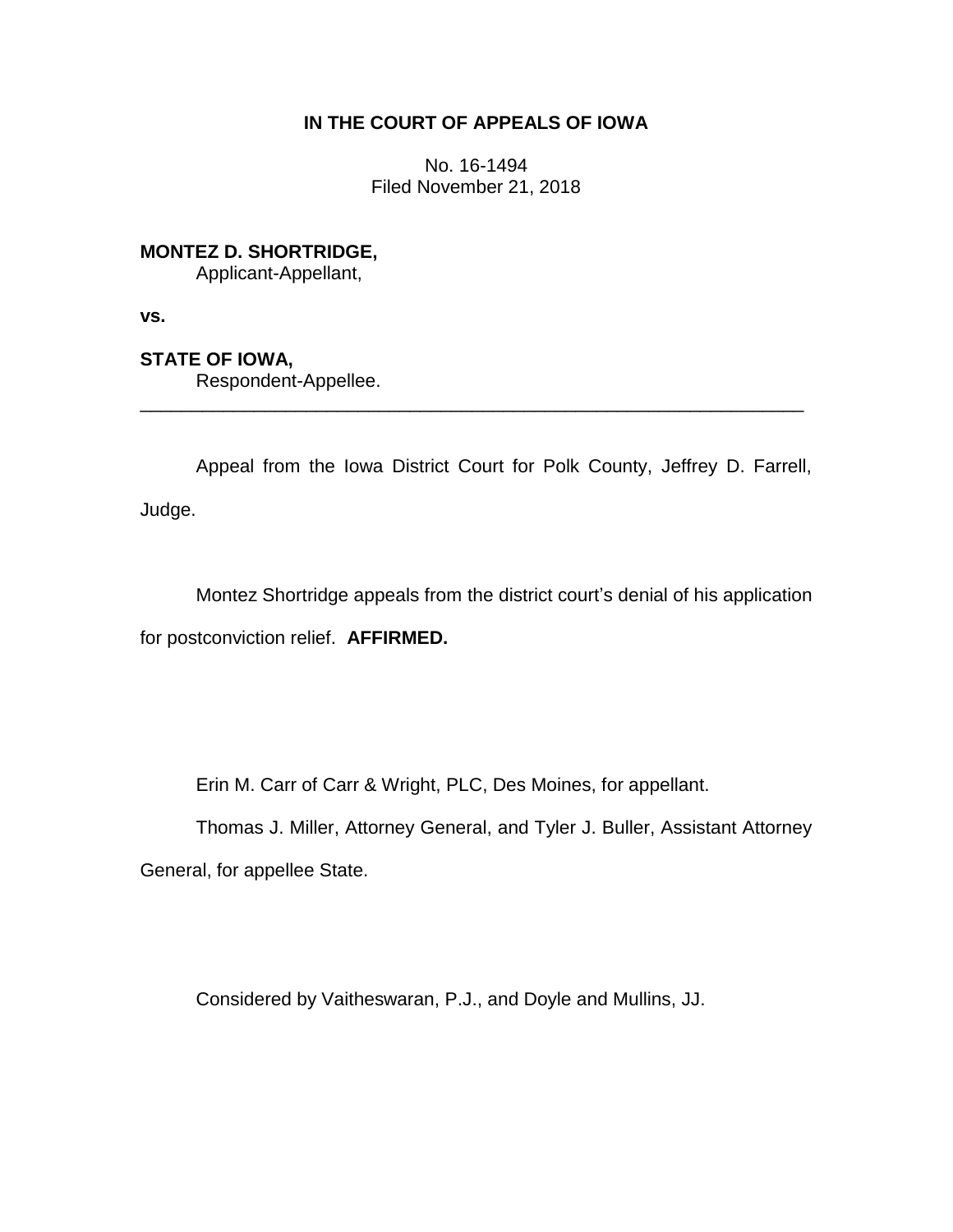### **VAITHESWARAN, Presiding Judge.**

In 1996, a jury found Montez Shortridge guilty of first-degree murder in connection with the death of a Des Moines man. This court affirmed his judgment and sentence, as well as the denial of his first application for postconviction relief. *See Shortridge v*. *State*, No. 01-0199, 2004 WL 574617, at \*4–8 (Iowa Ct. App. Mar. 24, 2004); *State v*. *Shortridge*, 589 N.W.2d 76, 79–80 (Iowa Ct. App. 1998). Shortridge filed a second postconviction-relief application, which was stayed pending resolution of the first application and subsequently languished for more than a decade. The district court eventually denied the application following an evidentiary hearing.

Shortridge now appeals the district court's resolution of the second postconviction-relief application. He contends (1) the State suppressed exculpatory evidence and (2) he is "entitled to an ex parte hearing for the appointment of an expert."

#### *I***.** *Suppression of Exculpatory Evidence*

In his second postconviction-relief application, Shortridge asserted the State failed to disclose information relating to State witness Jheri Hatten, who lived in lowa for a short period before moving to California.<sup>1</sup> Specifically, he alleged,  $(1)$ 

 $\overline{a}$ 

 $1$  This court summarized her trial testimony as follows. Hatten "lived with Shortridge and worked for him as a prostitute at the time of the murder." *Shortridge*, 589 N.W.2d at 79. Shortridge "bailed [Hatten] out of jail." *Id.*

When he bailed her out she noticed he had a cellular phone and a lot of money. After they arrived at their apartment, she discovered a bag of dark, dirty clothing which she described as smelling dirty or like spoiled meat. While watching a day-time television news broadcast with Shortridge, [the] picture [of the man who was killed] appeared. Shortridge told Hatten, "he didn't look like that when I was through with him."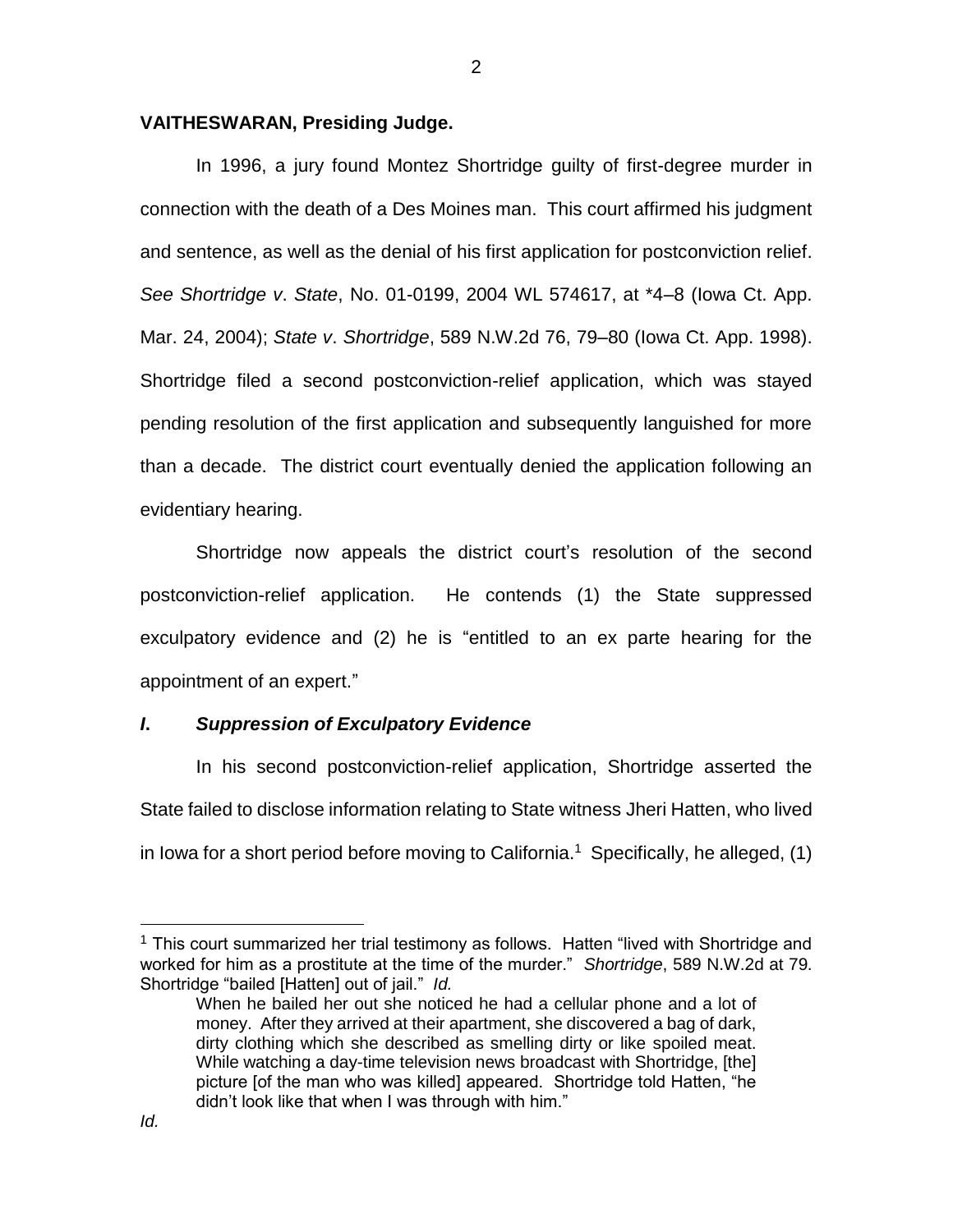"Hatten was on probation out of Woodbury County for a fourth-degree theft conviction entered on June 28, 1994," 2 (2) a warrant was issued for her arrest, (3) the State made arrangements to fly Hatten "back from California to be interviewed by [a] homicide investigator," (4) the State "obtained a transfer of a probation violation involving Hatten from Woodbury County to Polk County," (5) "on the same day she returned" for the interview, the State "held a [probation] revocation hearing" in Polk County, and (6) the State "made a "favorable recommendation" in the probation revocation hearing, which was not disclosed to the defense.

The postconviction court concluded the favorable recommendation "was not suppressed because the information could have been discovered by defense counsel." The court provided the following reasoning:

Defense attorneys knew that Ms. Hatten was on probation at the time of the murder, and in fact, their alibi defense was partially based on the timing of applicant bonding her out of jail. They likewise knew that she had left Iowa for California in September of 1994 . . . . They knew that she returned to Iowa in February of 1995 to provide a statement to prosecutors. The probation violation hearing was conducted on the record and the court filed an order accordingly. Any review of the file would have revealed that a hearing was held, which could have led to further investigation. The State made Ms. Hatten available for deposition on three occasions after the murder charge was filed. While defense counsel did not know the circumstances of the probation violation hearing, they at least had the grounds and opportunity to inquire into any resolution of her pending probation matter.

The court also concluded "the information was not material."

 $\overline{a}$ 

On appeal, Shortridge acknowledges "defense counsel would have been

aware of Ms. Hatten's being on probation." He also acknowledges his attorneys

<sup>&</sup>lt;sup>2</sup> At the probation revocation hearing, Hatten stated the offense for which she was on probation was "[f]elony forgery and prostitution."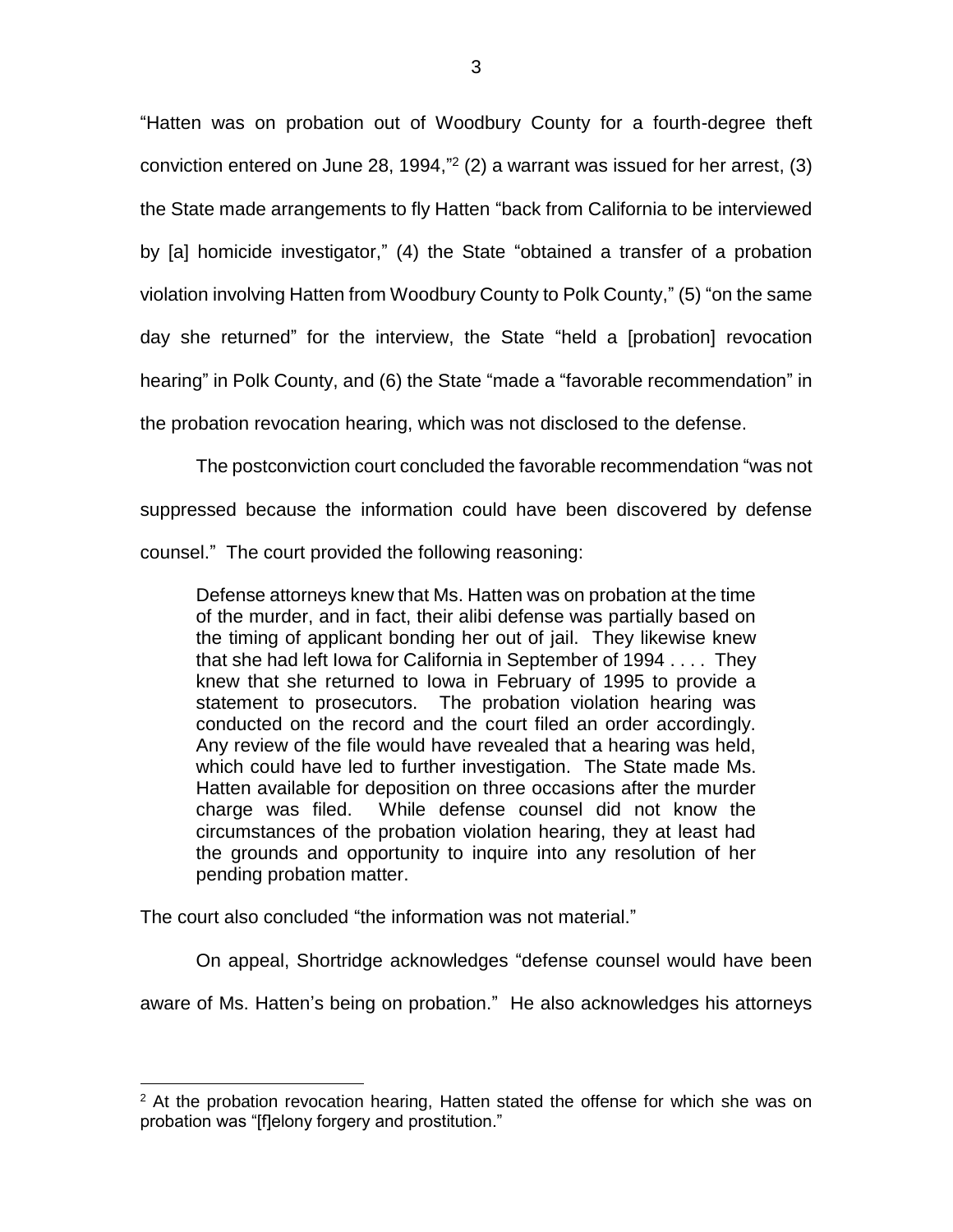arguably "could have uncovered the arguments made at Ms. Hatten's probation violation hearing." But he asserts his attorneys "were not privy to . . . the circumstances bringing her back to Iowa to take care of that." In his view, those circumstances could have been used to impeach Hatten at trial.

"[T]he suppression by the prosecution of evidence favorable to an accused upon request violates due process where the evidence is material either to guilt or to punishment, irrespective of the good faith or bad faith of the prosecution." *Brady v*. *Maryland*, 373 U.S. 83, 87 (1963). To establish a *Brady* violation, Shortridge must prove by a preponderance of the evidence "(1) the prosecution suppressed evidence; (2) the evidence was favorable to the defendant; and (3) the evidence was material to the issue of guilt." *Moon v*. *State*, 911 N.W.2d 137, 145 (Iowa 2018) (quoting *DeSimone v*. *State*, 803 N.W.2d 97, 103 (Iowa 2011)). We begin and end with the first prong: whether the evidence was suppressed.

"Evidence is suppressed when information is discovered after trial which had been known to the prosecution but unknown to the defense." *Harrington v*. *State*, 659 N.W.2d 509, 522 (Iowa 2003) (quoting *Cornell v*. *State*, 430 N.W.2d 384, 385 (Iowa 1988)). "'[I]f the defendant either knew or should have known of the essential facts permitting him to take advantage of the evidence,' the evidence is not considered 'suppressed.'" *DeSimone*, 803 N.W.2d at 103 (quoting *Harrington*, 659 N.W.2d at 522).

Shortridge's attorneys conceded they had access to police reports before trial. One of the reports prepared by the officer who interviewed Hatten on her return from California stated:

4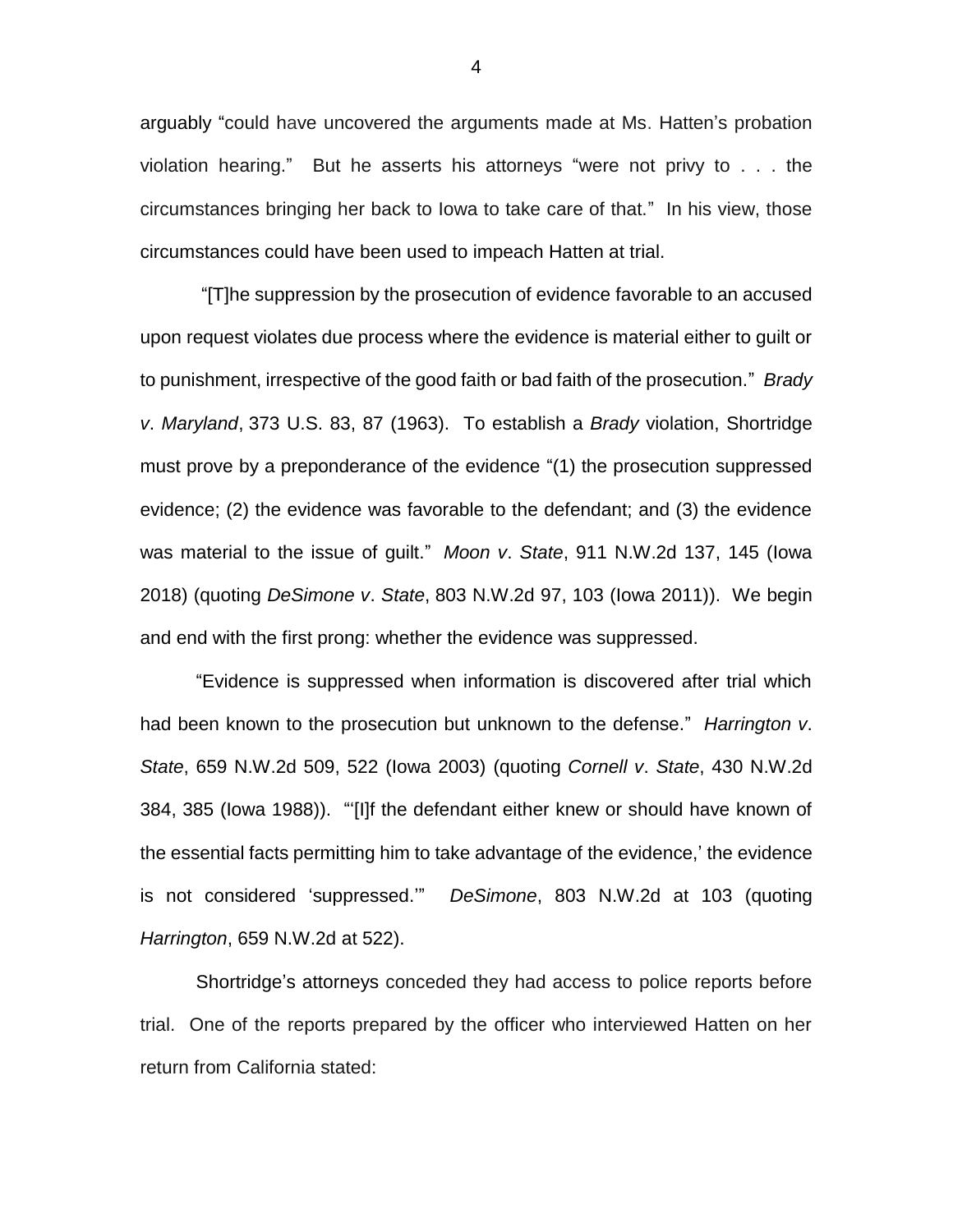On 24 Feb. 95 at 0930 hours this officer met with Jheri Hatten at the DM Airport as she had returned back from CA to meet with us reference this case. This officer escorted Ms. Hatten down to my office at the [Des Moines Police Department] where in room 317E in the Crimes Against Persons Section she was interviewed reference this case by myself.

The report would have apprised the attorneys of Hatten's return to Iowa.

Shortridge points out that the report omitted reference to the State's payment of Hatten's travel expenses. In his view, his attorneys were entitled to know of this benefit she received from the State, a benefit that could have been used to impeach her at trial. But Shortridge had ample opportunity to glean this information before trial. And, in any event, one of Shortridge's attorneys testified by deposition that he probably would not have questioned Hatten about a promise to pay those expenses. In his words, "I mean, if they want to fly her in to interview her, they're not going to put that on her dime, anyway."

Shortridge's attorneys also had access to the transcription and videotape of the police interview of Hatten. At the conclusion of the interview, the officer asked Hatten whether her statement was "given freely and voluntarily and without any threats or promises" and whether it was "true to the best of [her] knowledge." Hatten responded, "Yes." Again, Shortridge's attorneys could have questioned Hatten about the veracity of this statement in one of the four pretrial depositions they conducted. In any event, those depositions of Hatten gave the defense everything they needed concerning the State's favorable recommendation at Hatten's probation revocation hearing.

In her first deposition, Hatten acknowledged she was arrested for forgery in Sioux City, Iowa, pled guilty to the charge, and received "alternate sentencing."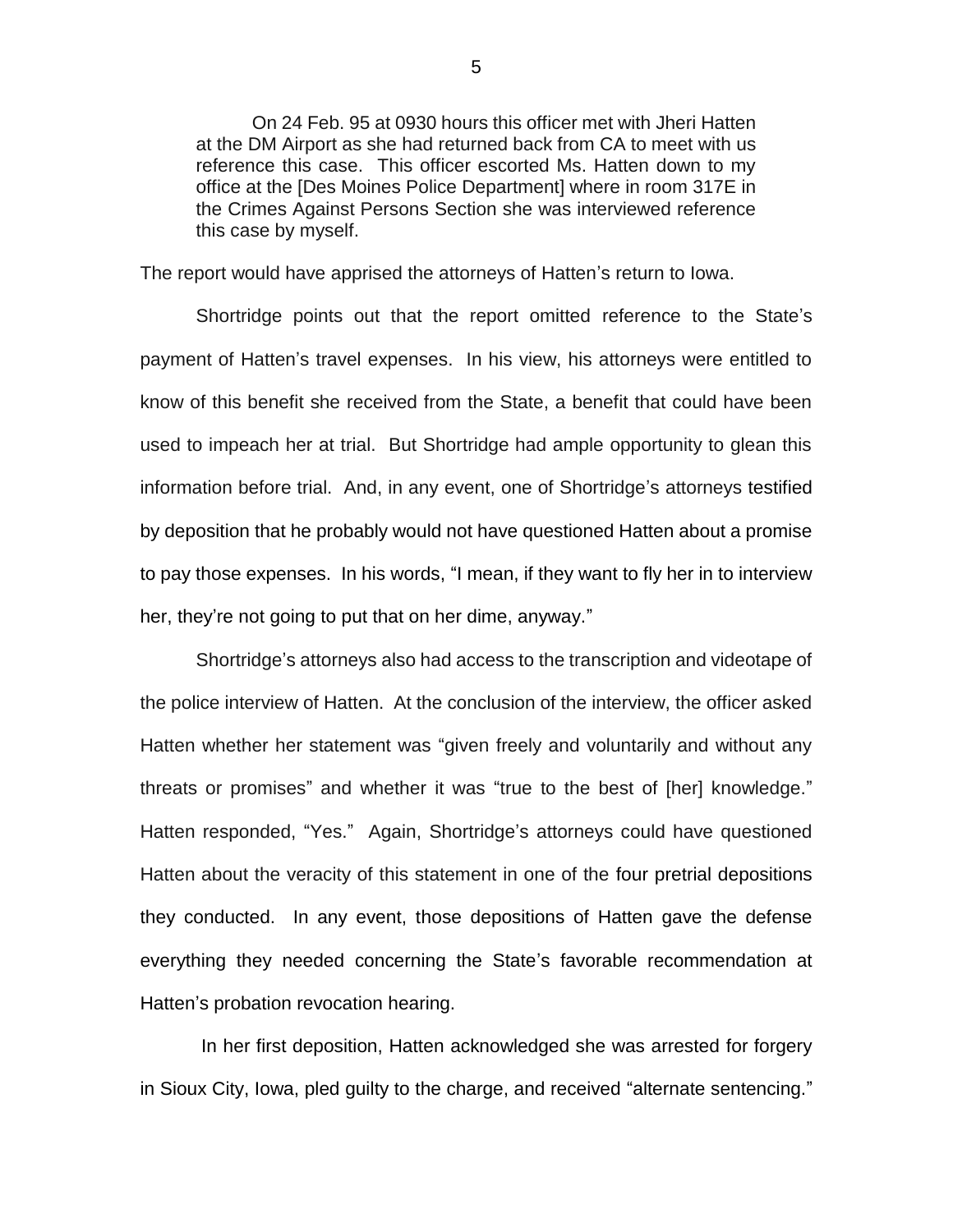At this juncture, then, defense counsel knew the conviction emanated from Woodbury County.

In the second deposition, Hatten discussed convictions for prostitution and forgery and stated an arrest warrant was out for not reporting to her probation officer. Although the warrant differed from the one pending when the probation revocation hearing was held, the underlying convictions were the same. Critically, Shortridge's attorney asked Hatten, "Were those both, prostitution and forgery, from Polk County?" Hatten responded, "Yes. No. Actually, they were from Sioux City." She also named her probation officer. The same officer spoke to the Polk County district court at Hatten's probation revocation hearing and recommended revocation of Hatten's probation.

Towards the end of the second deposition, Shortridge's attorney again asked Hatten to name the county from which her probation for forgery issued. She responded, "Sioux City." He repeated, "And that was from, you said, Sioux City?" Hatten responded, "Correct." Counsel followed up with, "Was that probation transferred to Polk County?" Hatten responded, "Yes, it was."

In sum, defense counsel confirmed that both convictions underlying the probation revocation proceeding arose in Woodbury County, learned the identity of Hatten's probation officer from whom he could have obtained additional information about her status, and determined that the probation proceeding was transferred to Polk County. The second deposition was taken more than a year before trial.<sup>3</sup>

 $\overline{a}$ 

 $3$  Also admitted as an exhibit in the postconviction-relief hearing is a "victim packet" with handwritten comments stating a judge in Woodbury County had "no problem with" having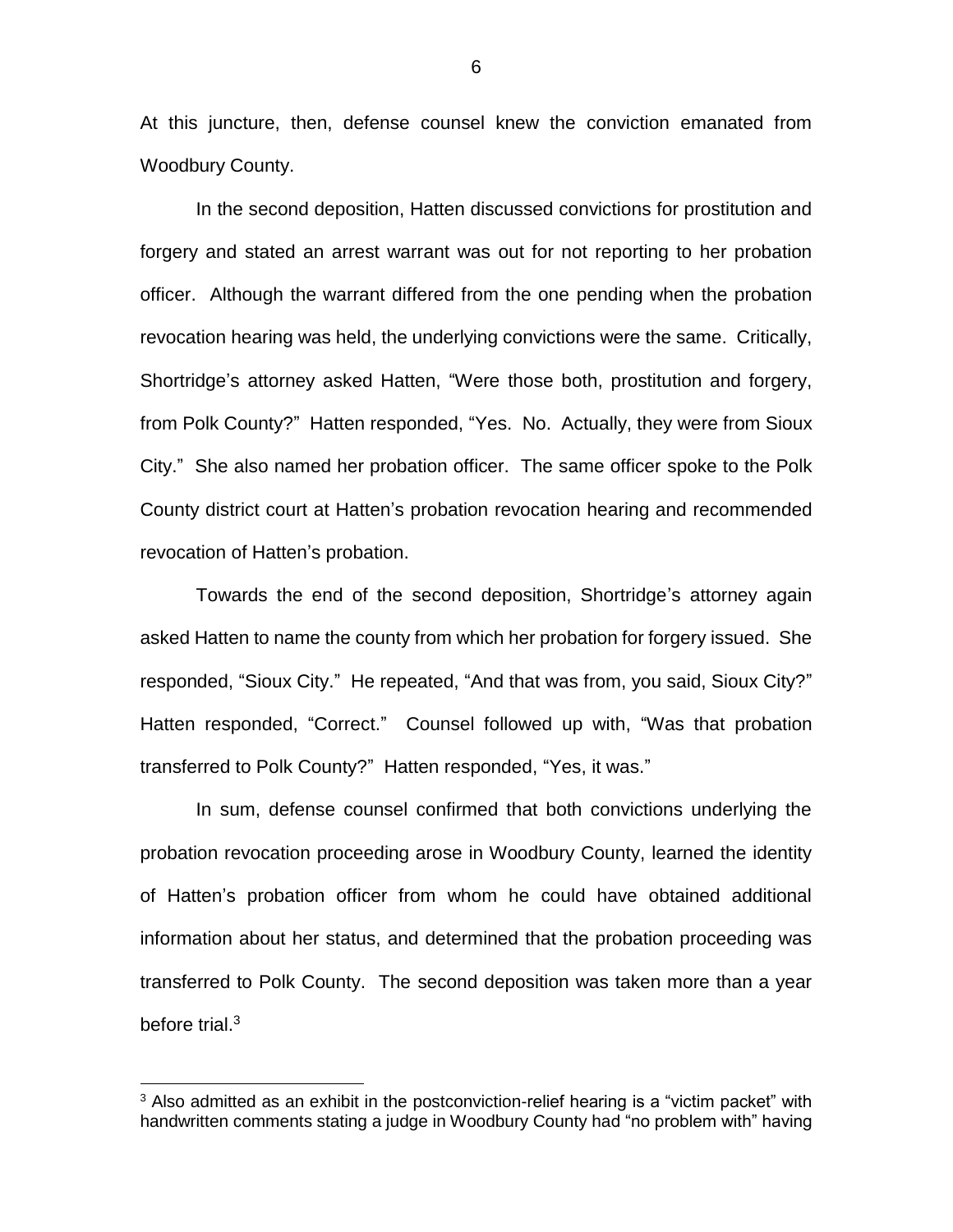Two additional depositions followed. Counsel did not pursue the probation revocation issue in those depositions.

We conclude Shortridge knew before trial "the essential facts permitting him to take advantage of the evidence." *DeSimone*, 803 N.W.2d at 103 (quoting *Harrington*, 659 N.W.2d at 522). We further conclude the evidence was not suppressed. We affirm the district court's denial of postconviction relief on this claim.

## *II***.** *Ex-Parte Hearing-Expert*

 $\overline{a}$ 

During the postconviction proceedings, Shortridge filed a motion for appointment of substitute counsel and stay of proceedings. When the court asked him about the motion, Shortridge mentioned several Iowa Supreme Court opinions, including *State v*. *Dahl*, 874 N.W.2d 348, 353 (Iowa 2016). He stated:

I mean, my concern is this. In *Dahl*, the Iowa Supreme Court just ruled on January 22nd of this year that any time you're discussing strategic matters or you're asking for funds or any type of assistance from the Court dealing with your defense, that that matter needs to be dealt with ex parte.

*See Dahl*, 874 N.W.2d at 353 (exercising "supervisory powers . . . to articulate a protocol to balance the statutory right of an indigent defendant to the appointment of a private investigator under section 815.7 against his or her burden to present sufficient information to the trial court to support the granting of an application for appointment of a private investigator at state expense," and holding, "When a trial court deems an indigent defendant's application for appointment of a private investigator may have some merit but does not contain adequate information for

a judge in Polk County handle the probation revocation hearing. It is unclear whether Shortridge's attorneys had this document before trial.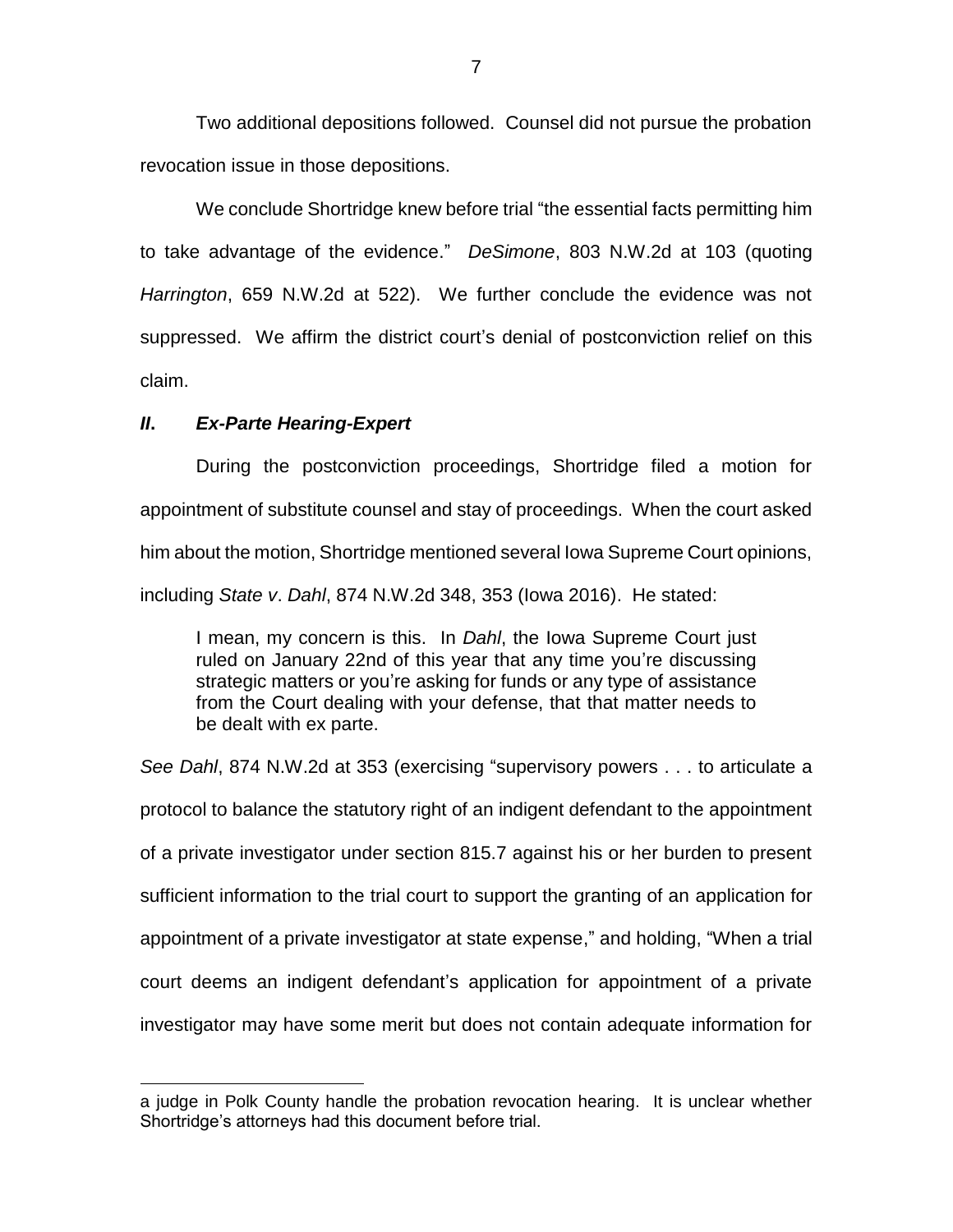the court to determine whether it should grant the application, the court should hold

an ex parte hearing before ruling on the merits of the application").

The postconviction court addressed Shortridge's reference to *Dahl* as follows:

The issue in *Dahl* was whether a criminal defendant could make an ex parte request to the court to appoint a private investigator at state expense. The court held that the request could be considered ex parte to avoid revealing trial strategy. However, *Dahl* is not analogous. This is not a criminal case, but a post-conviction case reviewing aspects of the criminal case that is already complete. The burden of proof and elements to be proved are different. *See State v*. *Utter*, 803 N.W.2d 647, 652 (Iowa 2011). There was no concern with petitioner revealing trial strategy. Accordingly, there was no right to an ex parte hearing.

We discern no error in this reasoning.*Dahl* was premised on Iowa Code section 815.7 (2013), which authorizes the payment of expenses for indigent defense in criminal matters. *Id*. at 351. In construing the provision, the court cited the State's obligation under the Sixth Amendment to the United States Constitution "to pay for reasonably necessary defense services for which indigent defendants demonstrate a need in order to ensure such defendants receive effective assistance of counsel." *Id*. at 351–52. The Sixth Amendment right to counsel does not apply in postconviction cases. *See Coleman v*. *Thompson*, 501 U.S. 722, 752 (1991) ("There is no constitutional right to an attorney in state post-conviction proceedings"); *but cf*. *Goode v*. *State*, \_\_\_ N.W.2d \_\_\_, \_\_\_, 2018 WL 6004877, at \*4 (Iowa 2018) (declining to reject a claim of ineffective assistance of postconviction counsel solely on the basis that it was framed as a constitutional right, noting, "The source of the claim . . . was not an issue on appeal, and the State was not disadvantaged in any way by the manner in which Goode elected to